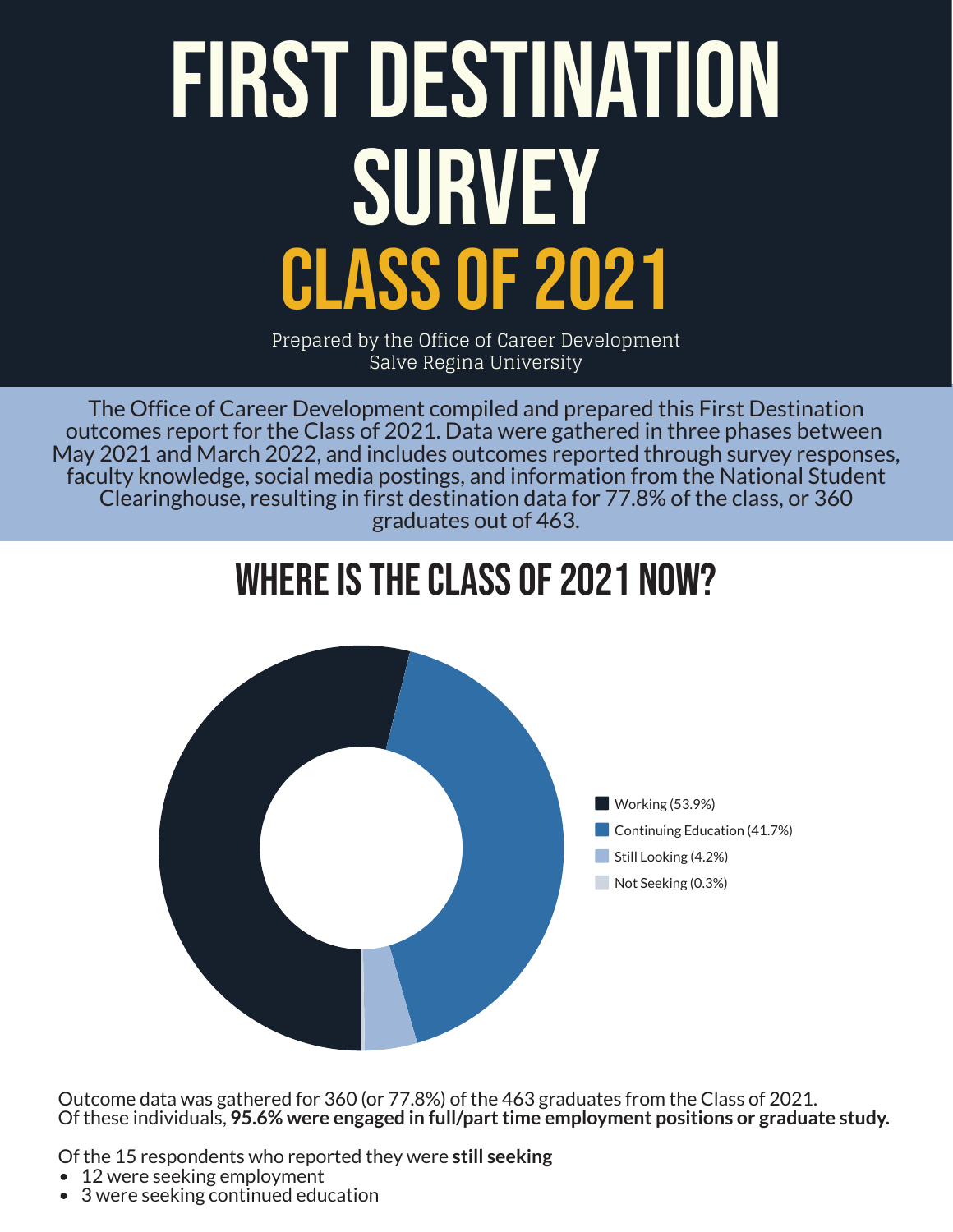## eMPLOYMENt

197 graduates out of the 366 respondents indicated that they were working post-graduation.



#### FULL-TIME VS PART-TIME EMPLOYMENT

**185 of the 194 respondents who indicated they were working (95.4%)** reported that they were working full-time. 9 were working part-time.

Additionally, of the 194 respondents who reported they were working

- 22 reported that they were actively searching/applying to continuing education programs
- 16 reported that their current position was not in the field/industry they wish to work in
- 15 reported that they were actively searching for alternative employment

#### TOP EMPLOYER INDUSTRIES FOR 2021 GRADUATES



Top industries for 2021 graduates include Healthcare Services, Education, and Accounting and Financial Services.

Additionally, for these graduates, first destination locations were cited across the United States, and globally. The four most common states for work were Rhode Island (53), Massachusetts (45), Connecticut (29) and New York (15) and comprised 82.1% of the 173 respondents who provided location data. Two respondents are working internationally in Spain and Sweden. 21 respondents did not provide their employment location.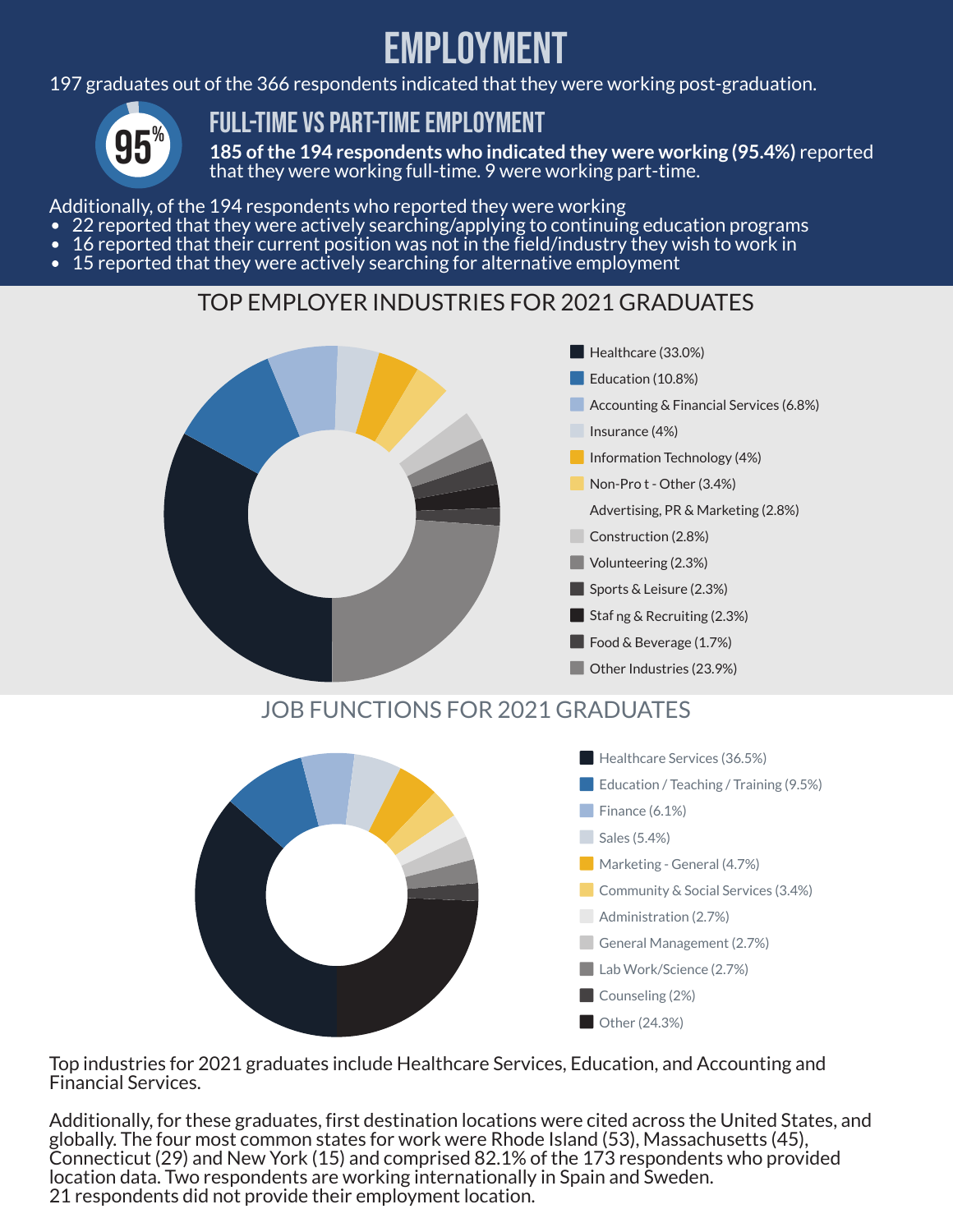## Continued Education

150 graduates out of the 360 respondents indicated that they were pursing continued education. Of those 150 respondents, 23 reported that they were also actively searching for employment.



#### TOP FIELDS OF GRADUATE STUDY



Of the graduates who reported continuing their education, multiple locations were cited across the United States. The most common state reported was Rhode Island, followed by Massachusetts, Connecticut, and New York. One important item to note is that **60.7% (91 of 150) of these individuals reported pursuing continued education at Salve Regina University**. Finally, 4 students are completing graduate study internationally throughout the United Kingdom and Grenada.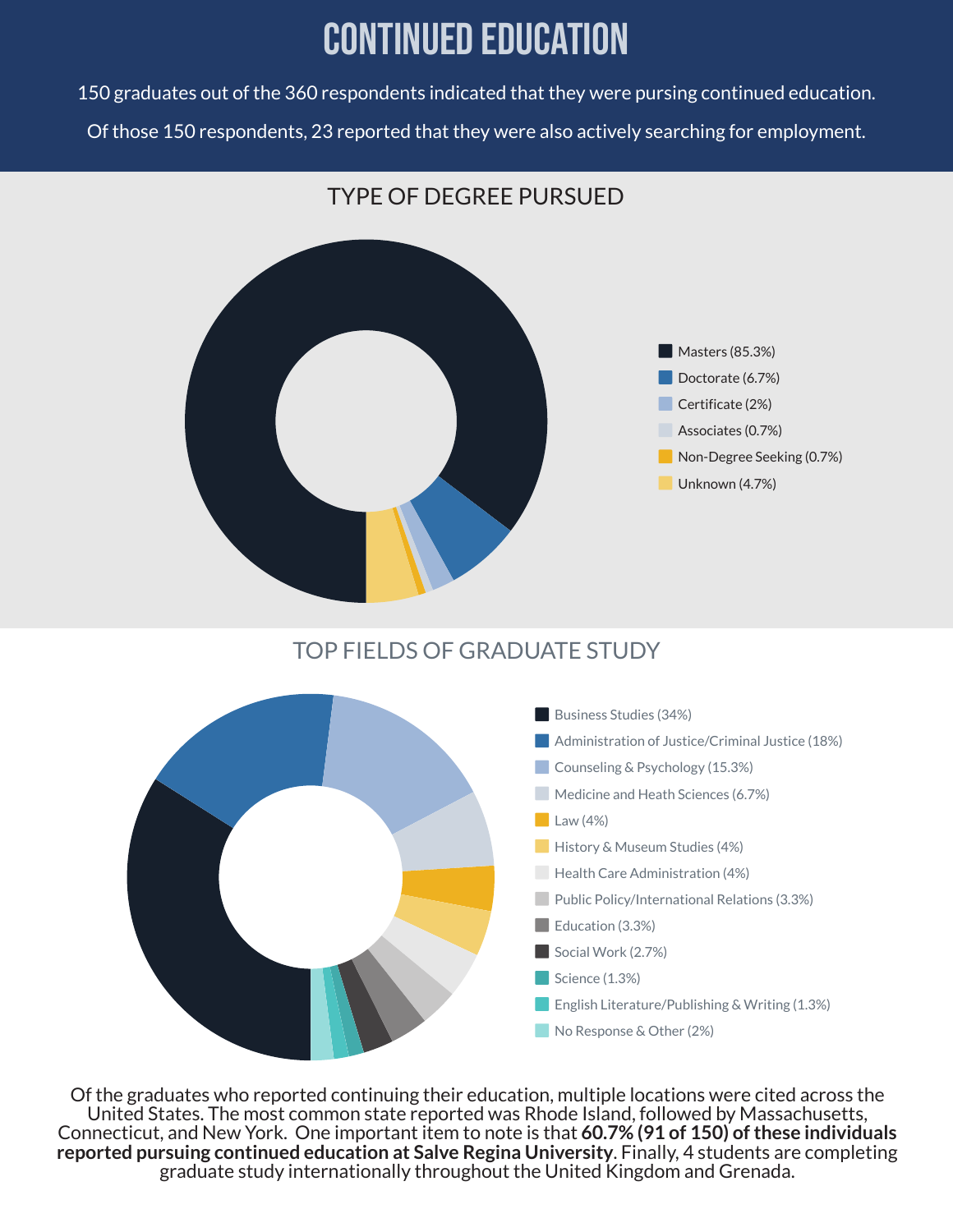## COVID-19 Impact

In addition to the standard First Destination data, this year we collected additional data surrounding the impact that the COVID-19 pandemic had on the Class of 2021's search for employment and continued education opportunities.

## Employment Impact

43 students responded to our question about the impact that COVID-19 had on their search for employment. While 14 respondents reported that COVID-19 had no impact on their search for employment, 29 respondents (67.4%) reported one or multiple impacts.



#### POSTPONED SEARCH FOR EMPLOYMENT

**12 of the 43 respondents (27.9%)** reported that they postponed their search for employment due to COVID-19.



#### LACK OF OPPORTUNITIES

**12 of the 43 respondents (27.9%)** reported reported that they found jobs difficult to find due to disruptions in their chosen industry as a result of COVID-19.



#### **LOST JOB OFFERS**

**7 of the 43 respondents (16.3%)** reported that they were laid off or had one or multiple job offers rescinded or postponed due to COVID-19.

#### Additional Employment Impacts

- **1 respondent** reported **declining one or multiple job offers** due to COVID-19.
- **2 respondents** reported that they found the impact of COVID-19 challenging in other ways.

## CONTINUED EDUCATION IMPACT

24 students responded to our question about the impact that COVID-19 had on their search for continued education. While 11 respondents reported that COVID-19 had no impact on their search for continued education, 13 respondents (54.2%) reported one or multiple impacts.



#### Postponed Search for Continued Education

**11 of the 24 respondents (45.8%)** reported that they postponed their search for continued education due to COVID-19.

#### Additional Continued Education Impacts

- 1 respondent reported that they were admitted to a program, but it was later rescinded or postponed due to COVID-19.
- 2 respondents reported that they sought out graduate education earlier than they would have otherwise if not for the COVID-19 pandemic.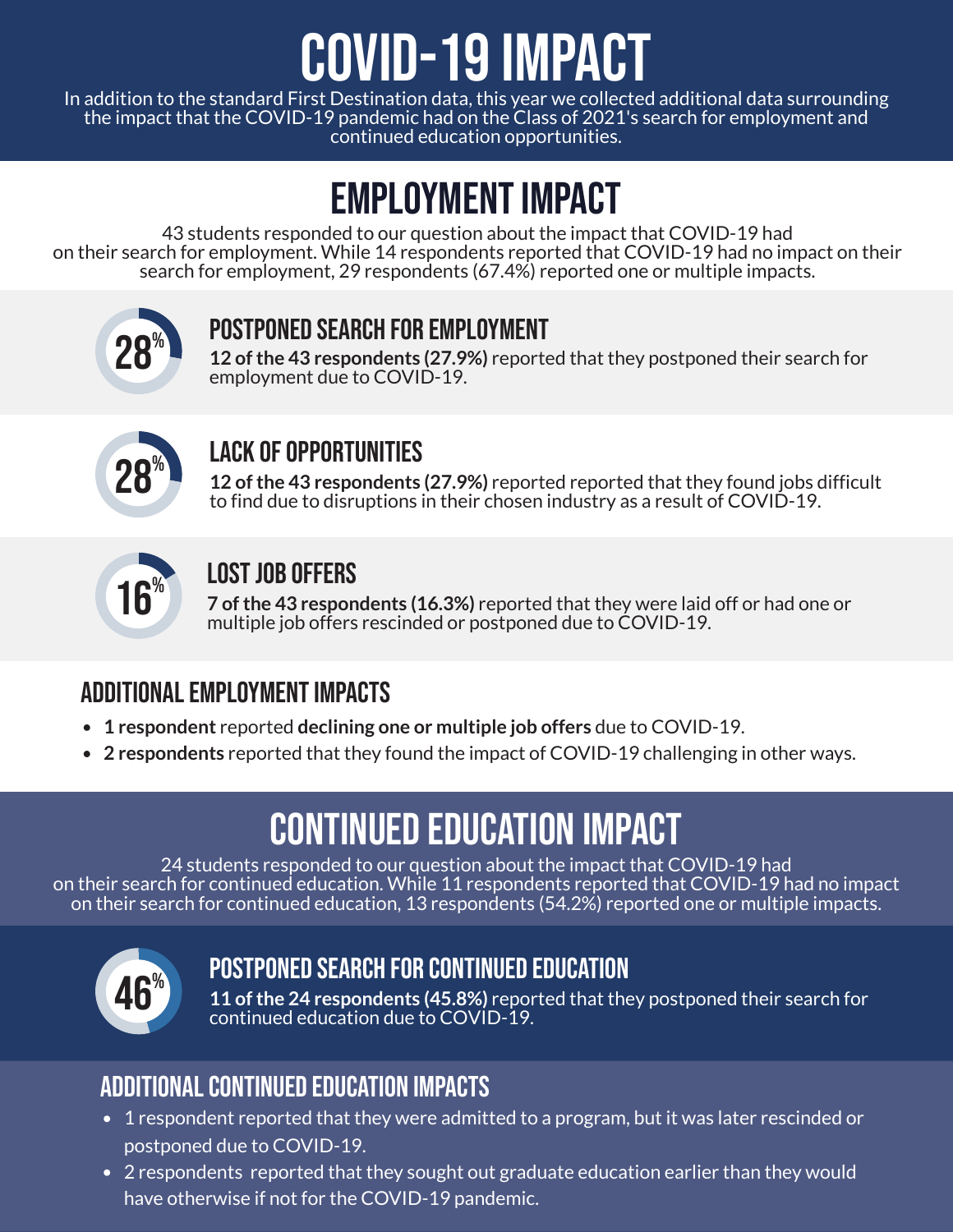#### 2021 Top Employers

| Hartford HealthCare (5)                  | <b>Granite Telecommunications (2)</b> |
|------------------------------------------|---------------------------------------|
| Yale New Haven Health (4)                | Lifespan (2)                          |
| Hartford Hospital (3)                    | Mercy Volunteer Corps (2)             |
| Massachusetts General Hospital (3)       | Middletown Public Schools (2)         |
| NAVSEA Warfare Centers (NSWC/NUWC) (3)   | Moderna (2)                           |
| Newport Hospital (3)                     | Northern Light Health (2)             |
| Salve Regina University (3)              | Rent Beetle (2)                       |
| AR Global (2)                            | Saint Anne's Hospital (2)             |
| Barnum Financial Group (2)               | Southcoast Health System (2)          |
| <b>Baystate Medical Center (2)</b>       | Tavares Pediatric Center (2)          |
| Beth Israel Deaconess Medical Center (2) | Yale New Haven Hospital (2)           |
| Dell Technologies (2)                    |                                       |

#### ALL 2021 Employers

| 85 Sports Management                     | Discover International                      |
|------------------------------------------|---------------------------------------------|
| A La Carte Solutions                     | Double Strategies                           |
| A1 Roofing and Construction              | <b>East Coast Power Systems</b>             |
| <b>Achievement First</b>                 | EnviroMed Services, Inc.                    |
| <b>Amazon Automation</b>                 | <b>Essential Data Corporation</b>           |
| Amica Mutual Insurance Company           | European Wax Center                         |
| <b>Aquidneck Community Table</b>         | <b>Fall River Public Schools</b>            |
| Area 23                                  | Fayetteville Marksmen                       |
| <b>Avalon Medical Spa</b>                | <b>Fidelity Investments</b>                 |
| BankNewport                              | Gap, Inc.                                   |
| Bar and Board Newport Bistro             | Hamm, Inc.                                  |
| <b>Beacon Hill Staffing Group</b>        | <b>Hartford Wolf Pack</b>                   |
| <b>Better</b>                            | <b>HireClix</b>                             |
| Blue Cross & Blue Shield of Rhode Island | Hope Elementary                             |
| <b>Boston Children's Hospital</b>        | Hudson Valley Credit Union                  |
| <b>Bristol Hospital</b>                  | InterSystems                                |
| <b>Bynon Art Services LLC</b>            | <b>IPG Photonics</b>                        |
| <b>Cancer Research Institute</b>         | John Clarke Nursing Center                  |
| <b>Carney Hospital</b>                   | John Hancock                                |
| Century 21 North East                    | Konza Prairie Long-Term Ecological Research |
| <b>Charlton Memorial Hospital</b>        | <b>Landscapers Trucking</b>                 |
| Child and Family                         | Latham Centers, Inc.                        |
| Children's Hospital of Philadelphia      | Layhee Hospital Medical Center              |
| Citrin Cooperman                         | Levy Recognition                            |
| City by-the-sea Insurance, LLC           | Life is Good                                |
| <b>Coleman Elementary</b>                | Littleton Regional Healthcare               |
| <b>Colonial Spirits</b>                  | <b>Lowell General Hospital</b>              |
| <b>Country Pure Foods</b>                | Macmillan Learning                          |
| Crayon.co                                | Marriott                                    |
| Dana-Farber Cancer Institute             | Massachusetts Dermatology Associates        |
| Daniel's Caulking                        | McKinsey & Company                          |
| David Tutera                             | Medical City Fort Worth                     |
| Department of Defense                    | Memorial Sloan Kettering Cancer Center      |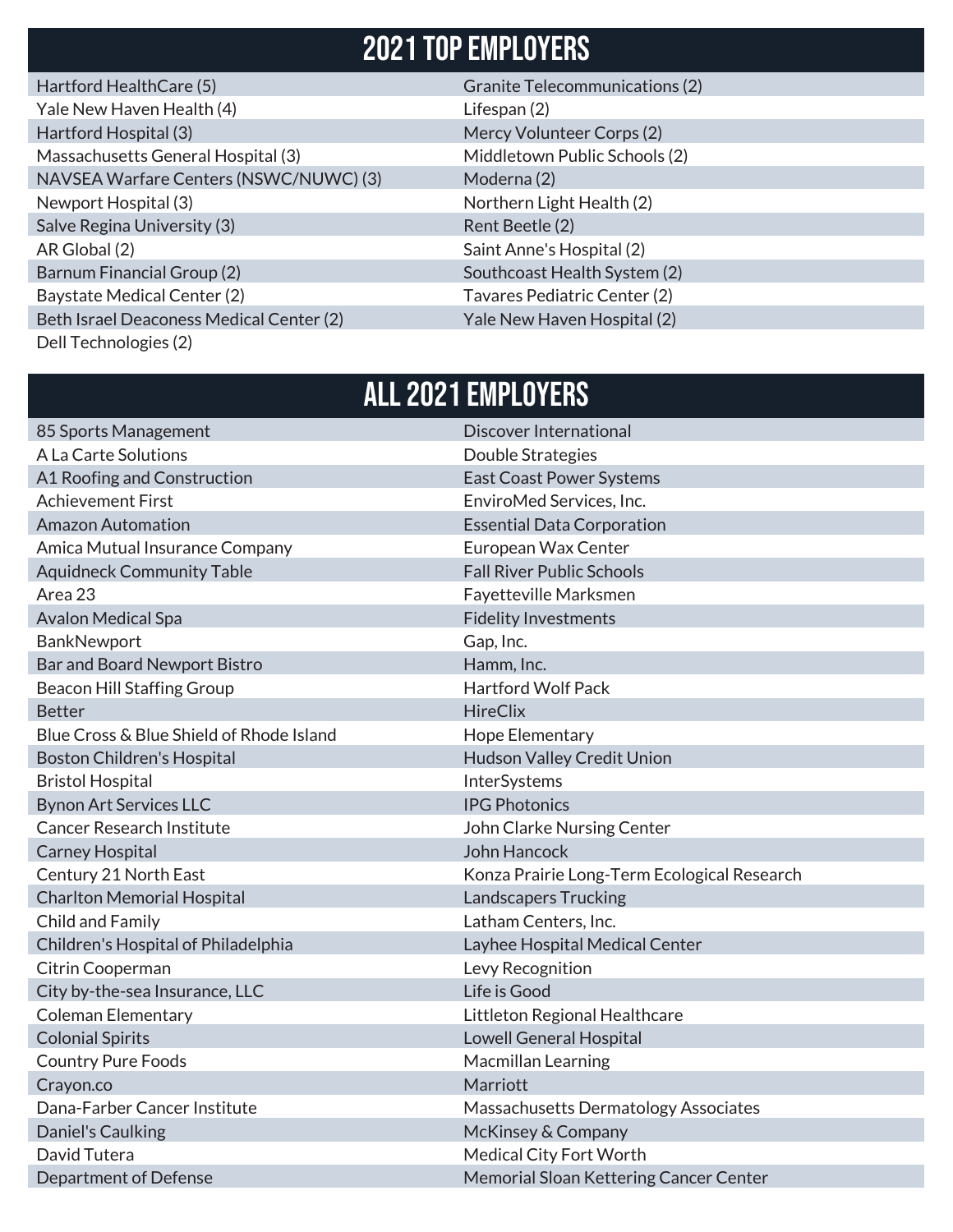### 2021 Employers (CONT.)

| Miami Dolphins                         | <b>SGS North America</b>               |
|----------------------------------------|----------------------------------------|
| Ministerio de Educacion España         | Shepley Wood Products, Inc.            |
| Monte Nido & Affiliates                | <b>Shining Star Preschool</b>          |
| <b>MONTEX</b>                          | <b>Shore Soap Company</b>              |
| Mount Sinai South Nassau               | Silva Ataxia Foundation                |
| Nassau County Police Department        | Sojourn Collegiate College             |
| Nazareth Farm                          | <b>Splendid Nutrition</b>              |
| NBC Sports & Olympics                  | St Anne's Hospital                     |
| <b>New Bedford Public Schools</b>      | St. James and St. John school          |
| New Britain Police Department          | <b>Sterling House Community Center</b> |
| New Jersey Mobile Healthcare           | <b>Stonington Police Department</b>    |
| New York Life Insurance Company        | Suffolk County Juvenile Clerks Office  |
| New York Presbyterian Hospital         | Synchronized Sales, LLC                |
| New York-New Jersey Trail Conference   | <b>TechWriters</b>                     |
| <b>Newport Capital Group</b>           | The Greenwich Country Day School       |
| Newport Mental Health                  | The Grocery Vault LLC                  |
| Next Management                        | The Organically Kinetic Company        |
| North Kingstown School Department      | <b>The RealReal</b>                    |
| Ocean State Academy                    | <b>Tibet in Port</b>                   |
| Pacific Packaging Products, Inc.       | <b>Tides Family Services</b>           |
| Peconic Bay Medical Center             | <b>Tufts Medical Center</b>            |
| <b>Penske Truck Rentals</b>            | Unishippers                            |
| Performance Physical Therapy           | <b>USI Insurance Services</b>          |
| Plainridge Park Casino                 | Varonis                                |
| <b>Portsmouth Public Schools</b>       | Walker & Dunlop                        |
| Pottery Barn                           | <b>Weaving Influence</b>               |
| <b>Prime Time House</b>                | <b>Workhorse Marketing</b>             |
| ProPharma Group                        | Wrights Dairy Farm & Bakery            |
| Resource Options, Inc.                 | ZoomInfo                               |
| <b>Rutland Regional Medical Center</b> | Zuora                                  |
| <b>Sacred Heart University</b>         | US Navy                                |
| Saint Francis Hospital & Heart Center  | <b>US Army Reserves</b>                |
| Sephora                                |                                        |